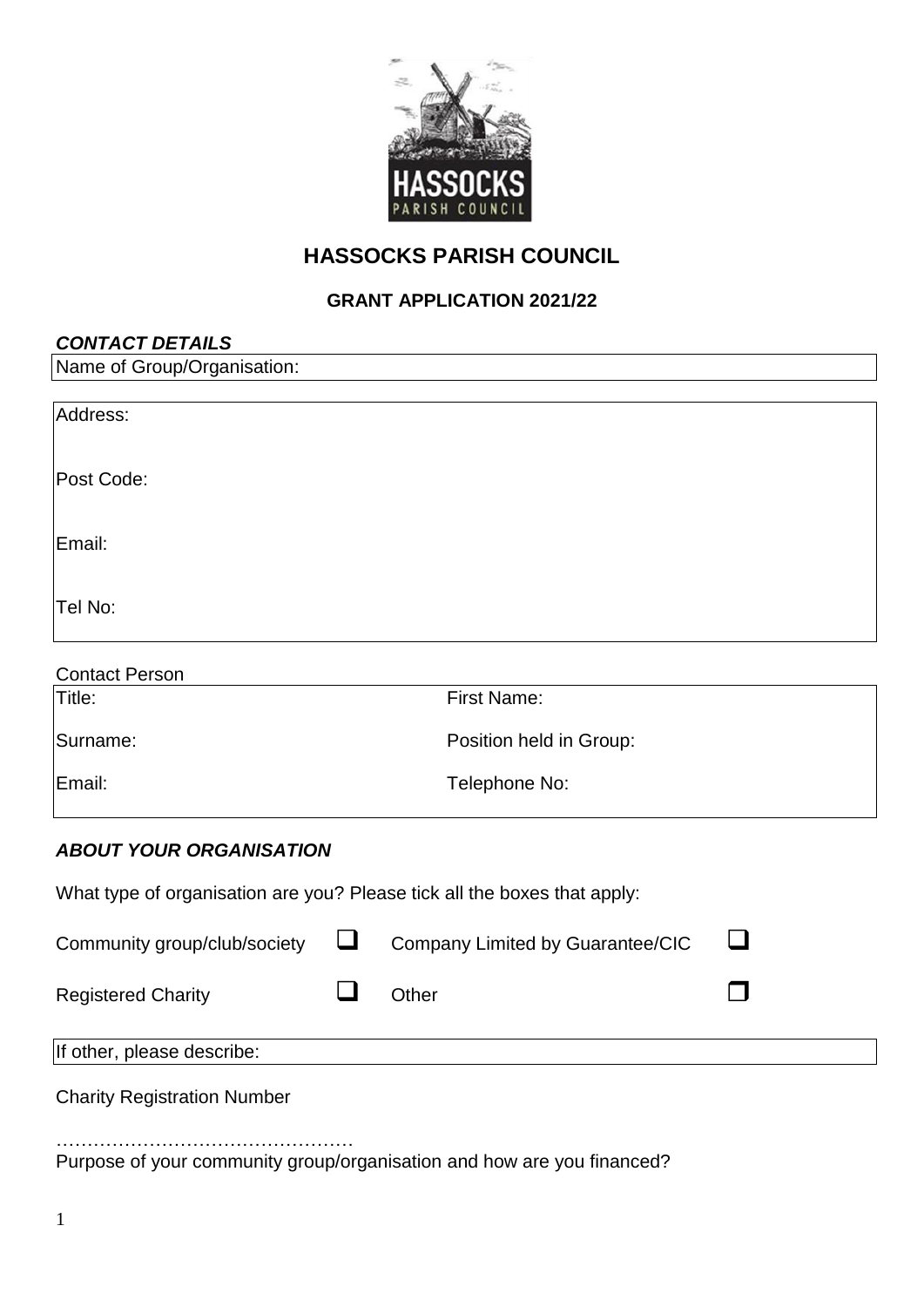Please enclose a copy of your constitution. If you are not a registered charity you **must** enclose a copy of your constitution.

If you are a branch of, or related to, a larger organisation, please give details:

*ABOUT YOUR PROJECT/SERVICE*

**Project Title.**

**Briefly describe your project to enable the Parish Council to understand how its grant will be used:**

**How many people from the parish of Hassocks will directly benefit from your project?**

**Have you received grant funding from Hassocks Parish Council in the past three years?** If so could you please give details of how much funding you have a received (broken down annually).

**Please provide a summary breakdown of what the money will be used for.** We need this information to fully assess your application. If you have a project budget or have received estimates/quotations please enclose copies:

| <b>Item/Activity</b> | <b>Estimated Cost</b> |
|----------------------|-----------------------|
|                      |                       |
|                      |                       |
|                      |                       |
|                      |                       |
|                      |                       |

**Please provide a summary of funding sought from other sources if applicable.**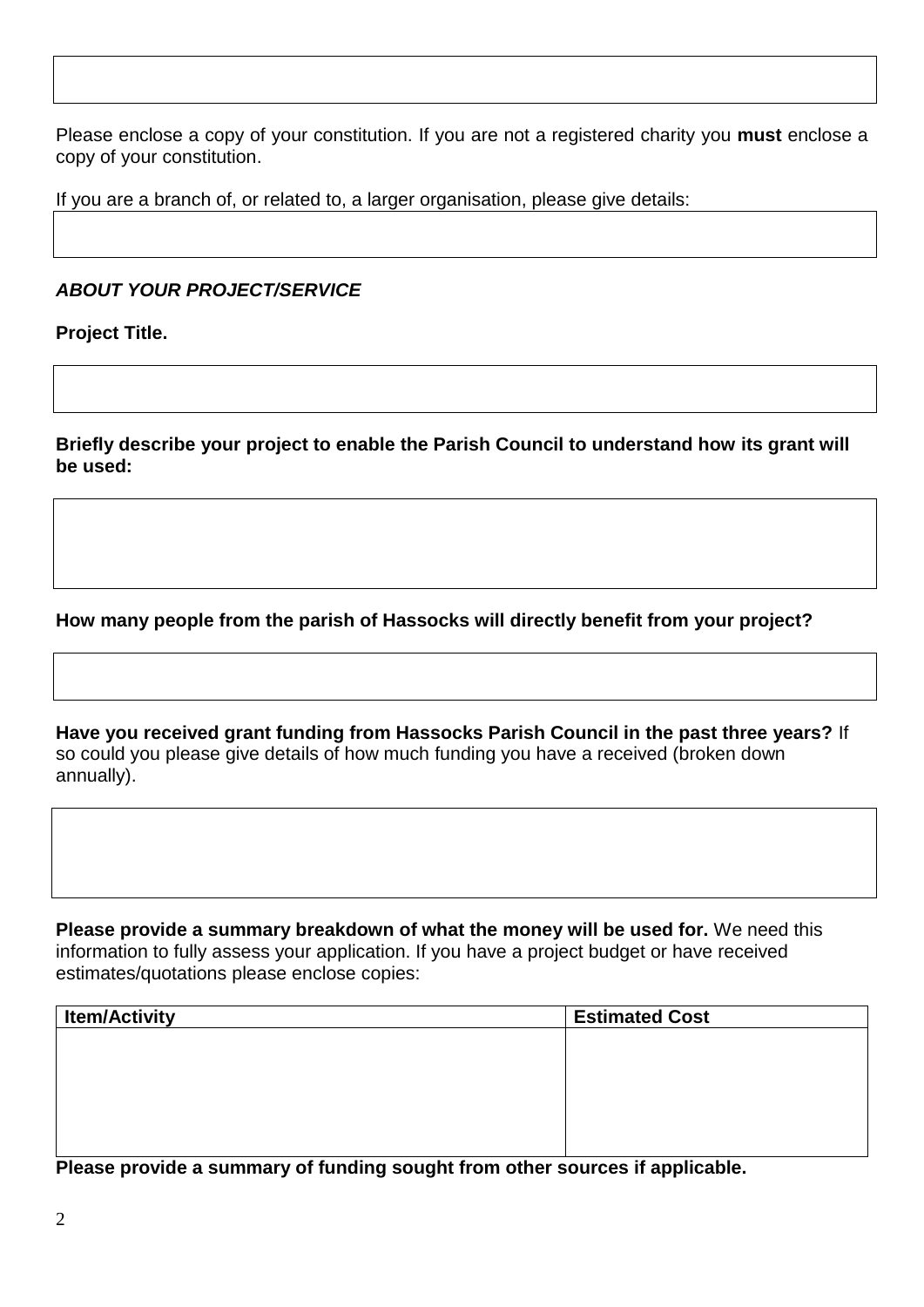| <b>Funding source</b> | <b>Estimated Grant</b> |
|-----------------------|------------------------|
|                       |                        |
|                       |                        |
|                       |                        |

How much of the organisation's own money will be used towards funding this project? £\_\_\_\_\_\_\_\_\_\_\_\_\_\_\_\_

How much funding are you seeking from the Parish Council? £\_\_\_\_\_\_\_\_\_\_\_\_\_\_\_\_

Does your total project expenditure include or exclude VAT?

### *FINANCIAL DETAILS*

You must include an up to date statement of your group's financial position (a copy of the latest accounts or a treasurer's report). If you are holding substantial reserves which would cover the cost of delivering the project you are seeking grant funding for you must provide an explanation as to why this project cannot be supported from your own funds.

#### *DECLARATION*

I am/ we are authorised to submit this application on behalf of the Group/organisation and certify that the information enclosed is correct. We understand that there is no appeal procedure should this application be rejected. If Hassocks Parish Council gives a grant, we agree to use it only for the purpose given and according to any conditions specified. We understand that within twelve months after payment of a grant, we are expected to provide Hassocks Parish Council with a report/evidence on the progress of this project and how the money has been spent.

Signature Date:

(Please: Print name)

Position held:

If a grant is awarded, please state who the cheque should be made payable to:

### *CHECKLIST*

It is essential that you fill in every question and send the appropriate supporting documentation. Complete the following checklist to show what you have done. If you do not include all the information requested, your application will be incomplete and will take longer to assess or be ineligible. Please do not send any documentation other than that requested.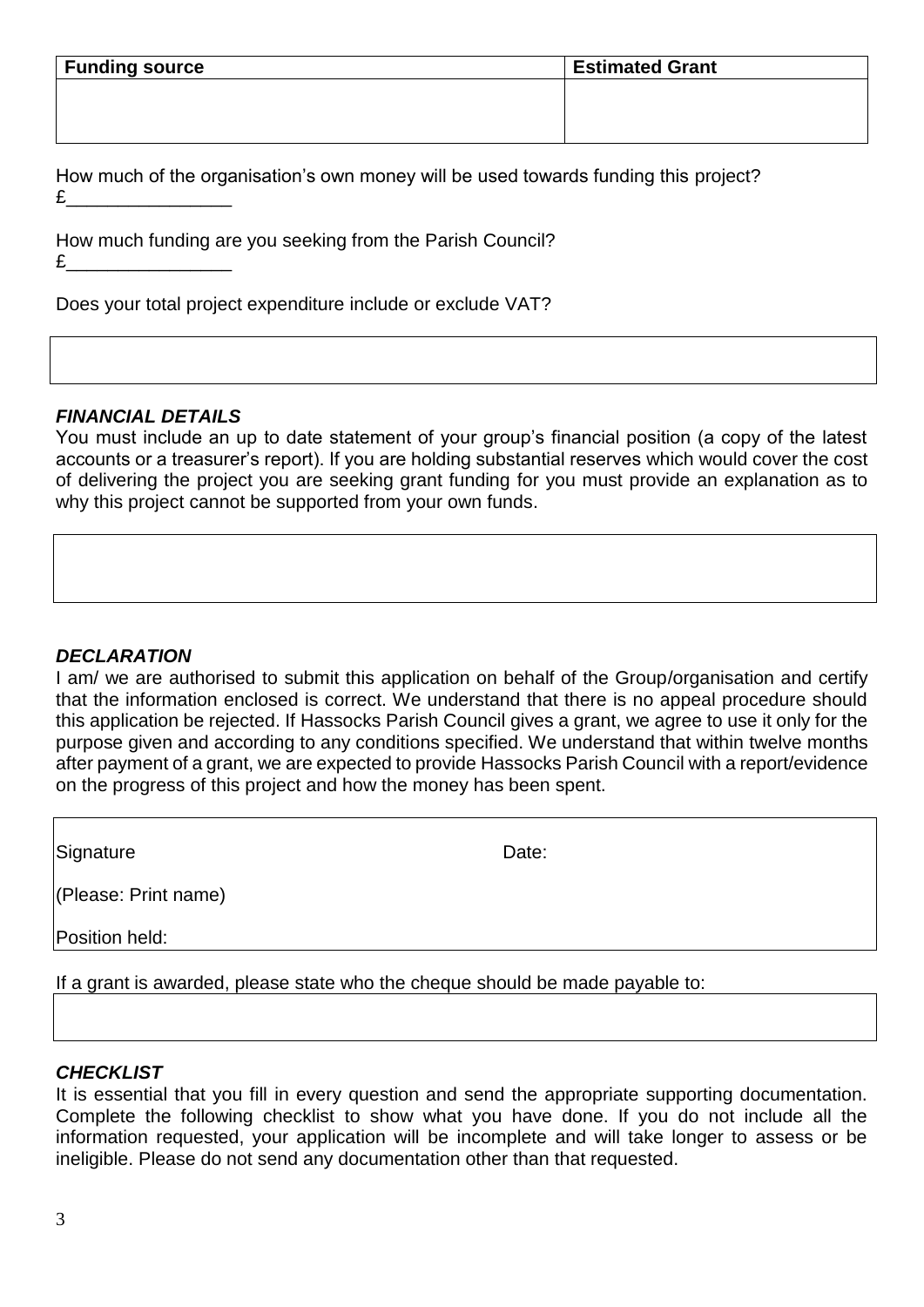| I have:       | answered every question                                                |
|---------------|------------------------------------------------------------------------|
| (Please tick) | enclosed a copy of our latest accounts and/or<br>treasurer's statement |
|               | Signed the Declaration                                                 |

## **GRANT REQUESTS**

### **ALL APPLICATIONS FOR FINANCIAL ASSISTANCE ARE CONSIDERED ON THEIR INDIVIDUAL MERITS. APPLICATIONS MUST BE SUBMITTED WELL IN ADVANCE OF YOUR PROJECT TAKING PLACE IN ORDER TO BE CONSIDERED AT THE APPROPRIATE MEETING**

## **Completed Application Forms should be returned to:**

The Parish Clerk, Parish Centre, Adastra Park, Keymer Road, Hassocks BN6 8QH Tel: 01273 842714 email: [info@hassocks-pc.gov.uk](file:///C:/Users/clerk/AppData/Local/Microsoft/Windows/Temporary%20Internet%20Files/Content.Outlook/HV5TFBKY/info@hassocks-pc.gov.uk)

Hassocks Parish Council will consider funding applications in 2020/21 at the following Full Council meetings. All applications must be submitted at least two weeks prior to the relevant meeting. No grant funding will be given retrospectively:

| Date of meeting | <b>Application receipt deadline</b> |
|-----------------|-------------------------------------|
| September 2021  | <b>August 31st 2021</b>             |
| February 2022   | January 31st2022                    |